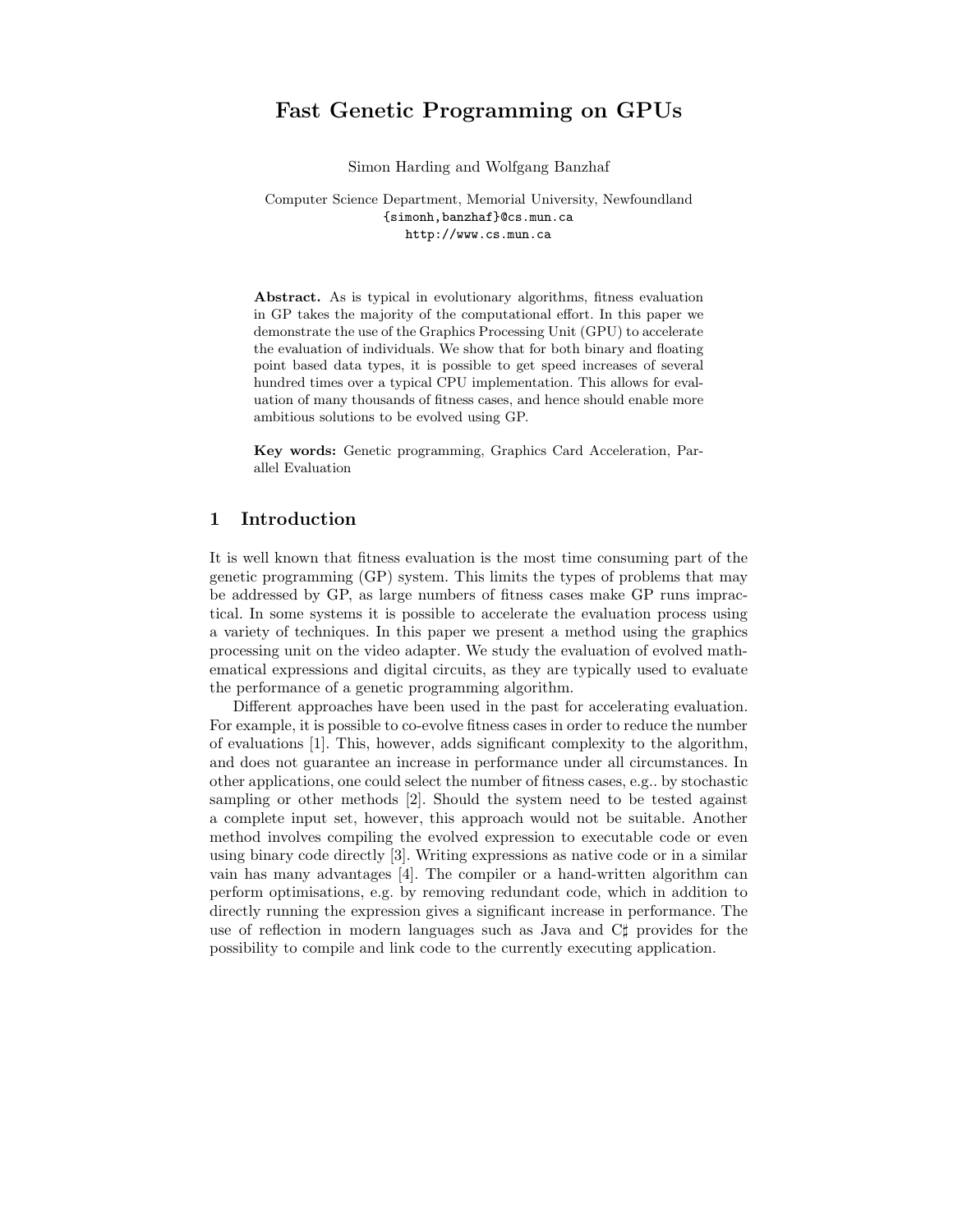#### 2 Simon Harding and Wolfgang Banzhaf

Under some circumstances it is possible to offload the evaluation to more suitable hardware. When evaluating digital circuits, they can be loaded into a field programmable gate array (FPGA) and then executed on dedicated hardware [5]. This approach can provide large speed increases. However, the downloading of configurations into an FPGA can be a costly overhead. The biggest drawback to this approach is that it requires the use of external hardware, which may have to be specifically developed.

Recently it has become possible to access the processing power of the graphic processing unit (GPU). Modern GPUs are extremely good at performing parallel mathematical operations [6]. However, until recently it was cumbersome to use this resource for general purpose computing. For a general survey on algorithms implemented on GPUs the reader is referred to [7]. For example, discrete wavelet transformations [8], the solution of dense linear systems [9], physics simulations for games, fluid simulators [10], etc., have been shown to be executed faster on GPUs.

In this paper we demonstrate a method for using the GPU as an evaluator for genetic programming expressions, and show that there are considerable speed increases to be gained. Using recent libraries we also show that putting the functions on the GPU to work is relatively painless. As many of these technologies are new, we include web links to sites containing the most recent information on the projects discussed.

Because capable hardware and software are new, there is relatively little previous work on using GPUs for evolutionary computation. For example [11] implements a evolutionary programming algorithm on a GPU, and finds that there is a 5-fold speed increase. Work by [12] expands on this, and evaluates expressions on the GPU. There all the operations are treated as graphics operations, which makes implementation difficult and limits the flexibility of the evaluations. Yu et al [13], on the other hand, implement a Genetic Algorithm on GPUs. Depending on population size, they find a speed up factor of up to 20. Here both the genetic operators and fitness evaluation are performed on the GPU. Ebner et al, use human interaction to evolve aesthetically pleasing shader programs[14]. Here, linear genetic programming structures are compiled into shader programs. The shader programs were then used to render textures on images, which were selected by a user. However, the technique was not extended into more general purpose computation.

To our knowledge, this contribution is the first study of general purpose Genetic Programming, executed on a graphics hardware platform. It makes use of the fact that GP fitness cases are numerous and can be executed in parallel. Provided there is a sufficient number of fitness cases (large datasets), a substantial speedup can be reached.

# 2 The Architecture of Graphics Processing Units

Graphics processors are specialized stream processors used to render graphics. Typically, the GPU is able to perform graphics manipulations much faster than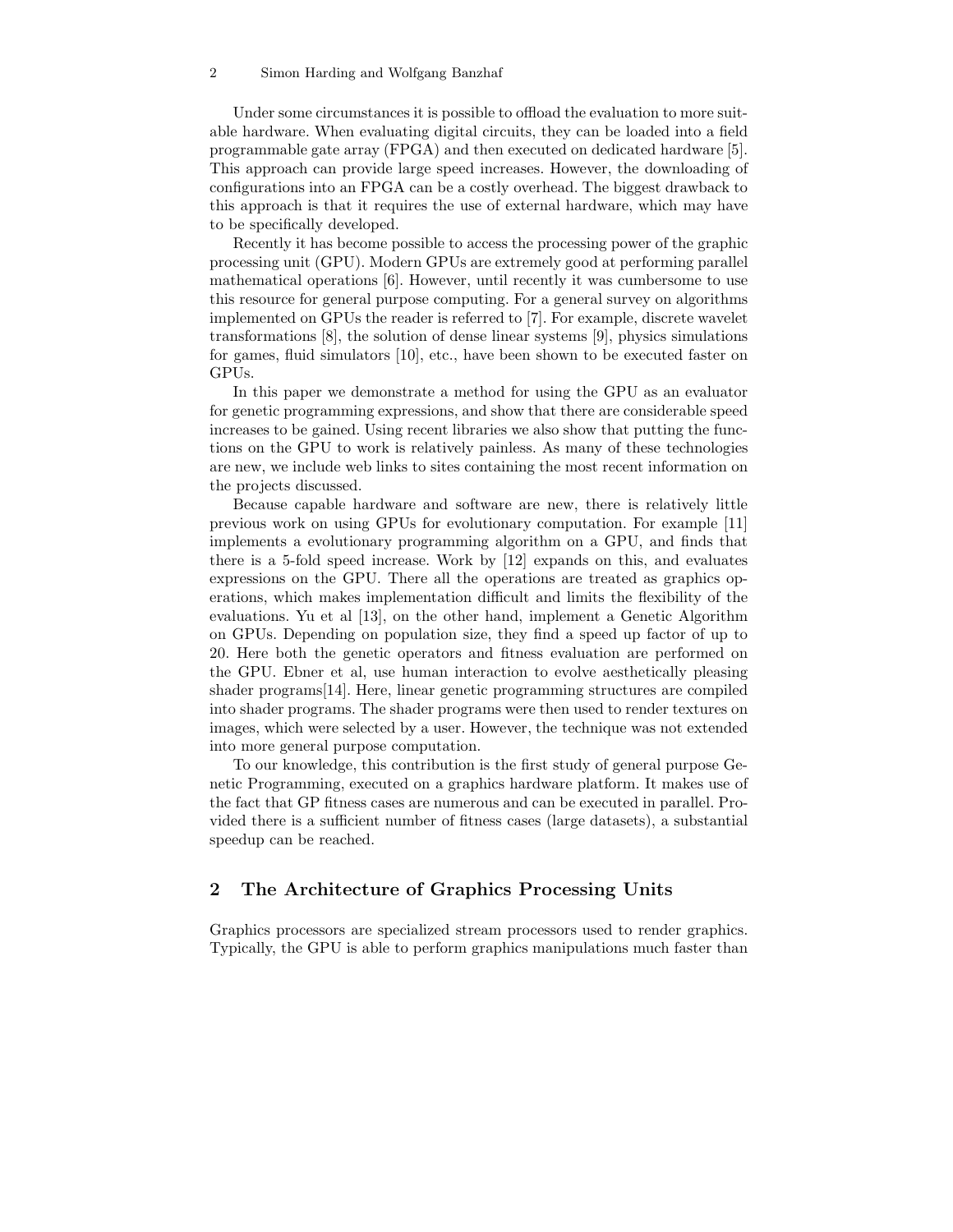a general purpose CPU, as the processor is specifically designed to handle certain primitive operations. Internally, the GPU contains a number of small processors that are used to perform calculations on 3D vertex information and on textures. These processors operate in parallel with each other, and work on different parts of the problem. First the vertex processors calculate the 3D view, then the shader processors paint this model before it is displayed. Programming the GPU is typically done through a virtual machine interface such as OpenGL or DirectX which provide a common interface to the diverse GPUs available thus making development easy. However, DirectX and OpenGL are optimized for graphics processing, hence other APIs are required to use the GPU as a general purpose device. There are many such APIs, and section 3 describes several of the more common ones.

For general purpose computing, we here wish to make use of the parallelism provided by the shader processors, see Figure 1. Each processor can perform multiple floating point operations per clock cycle, meaning that performance is determined by the clock speed and the number of pixel shaders and the width of the pixel shaders. Pixel shaders are programmed to perform a given set of instructions on each pixel in a texture. Depending on the GPU, the number of instructions may be limited. In order to use more than this number of operations, a program needs to be broken down into suitably sized units, which may impact performance. Newer GPUs support unlimited instructions, but some older cards support as few as 64 instructions. GPUs typically use floating point arithmetic, the precision of which is often controllable as less precise representations are faster to compute with. Again, the maximum precision is manufacturer specific, but recent cards provide up to 128-bit precision.

The graphics card used in these experiments is a NVidia GForce 7300 Go, which is a GPU optimized for laptop use. It is underpowered compared to cards available for desktop PCs. Because GPUs are parallel and have very strict processing models, the computational ability of the GPU scales well with the number of pixel shaders. We would therefore expect to see major improvements to the performance of the benchmarks given here if we were to run it on such a GPU. According to [15], "an NVIDIA 7800 GTX 512 is capable of around 200 GFLOPS. ATI's latest X1900 architecture has a claimed performance of 554 GFLOPS". Since it is now possible to place multiple GPUs inside a single PC chassis, this should result in TFLOP performance for numerical processing at low cost.

A further advantage of the GPU is that it uses less power than a typical CPU. Power consumption has become an important consideration in building clusters, since it causes heat generation.

## 3 Programming a GPU

In this section we provide a brief overview of some of the general purpose computation toolkits for GPUs that are available. This is not an exhaustive list, but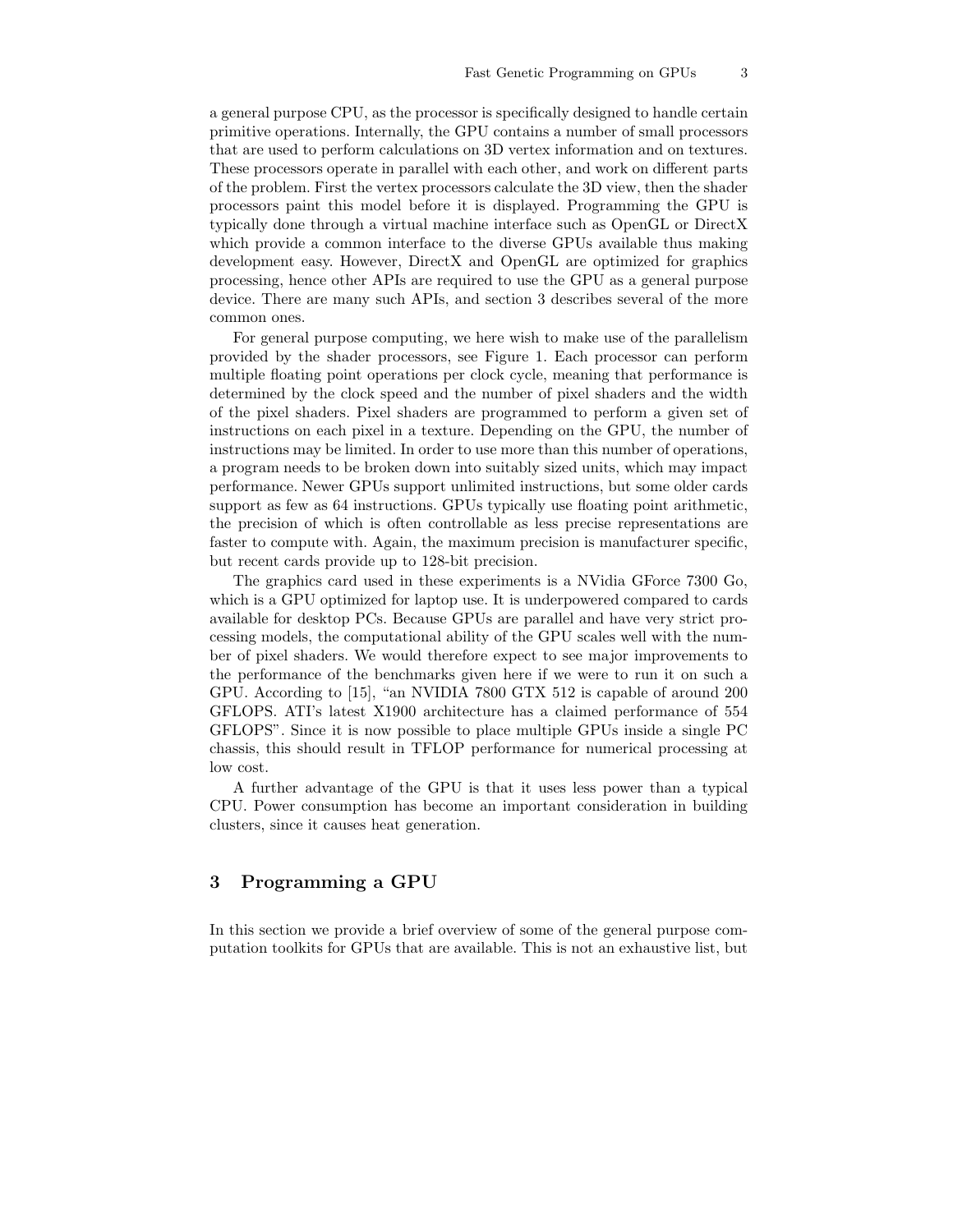

Fig. 1. Arrays, representing the test cases, are converted to textures. These textures are then manipulated (in parallel) by small programs inside each of the pixel shaders. The result is another texture, which can be converted back to a normal array for CPU based processing.

is intended to act as a guide to others. More information on these systems can be found at www.gpgpu.org.

**SH** Sh is an open source project for accessing the GPU under  $C_{++}$  [16, 17]. Many graphics cards are supported, and the system is platform independent. Many low level features can be accessed using Sh, however these require knowledge of the mechanisms used by the shaders. The Sh libraries provide typical matrix and vector manipulations, such as dot products and additionmultiplication operators. In addition to providing general purpose computing, Sh also provides many routines for use in graphics programming. This feature is unique amongst the tools described here, and would be useful in visualisation of results.

Brook: Brook is another way to access the features on the GPU [18]. Brook takes the form of extensions to the C programming language, adding support for GPU specific data types. Applications developed with Brook are compiled using a special C compiler, which generates  $C++$  and  $Cg$  code.  $Cg$  is a programming language for graphics, that is similar to C. One major advantage of Brook is that it can target either OpenGL or DirectX, and is therefore more platform independent than other tools. However, code must be compiled separately for each target platform. Brook appears to be a very popular choice, and is used for large applications, such as folding@home.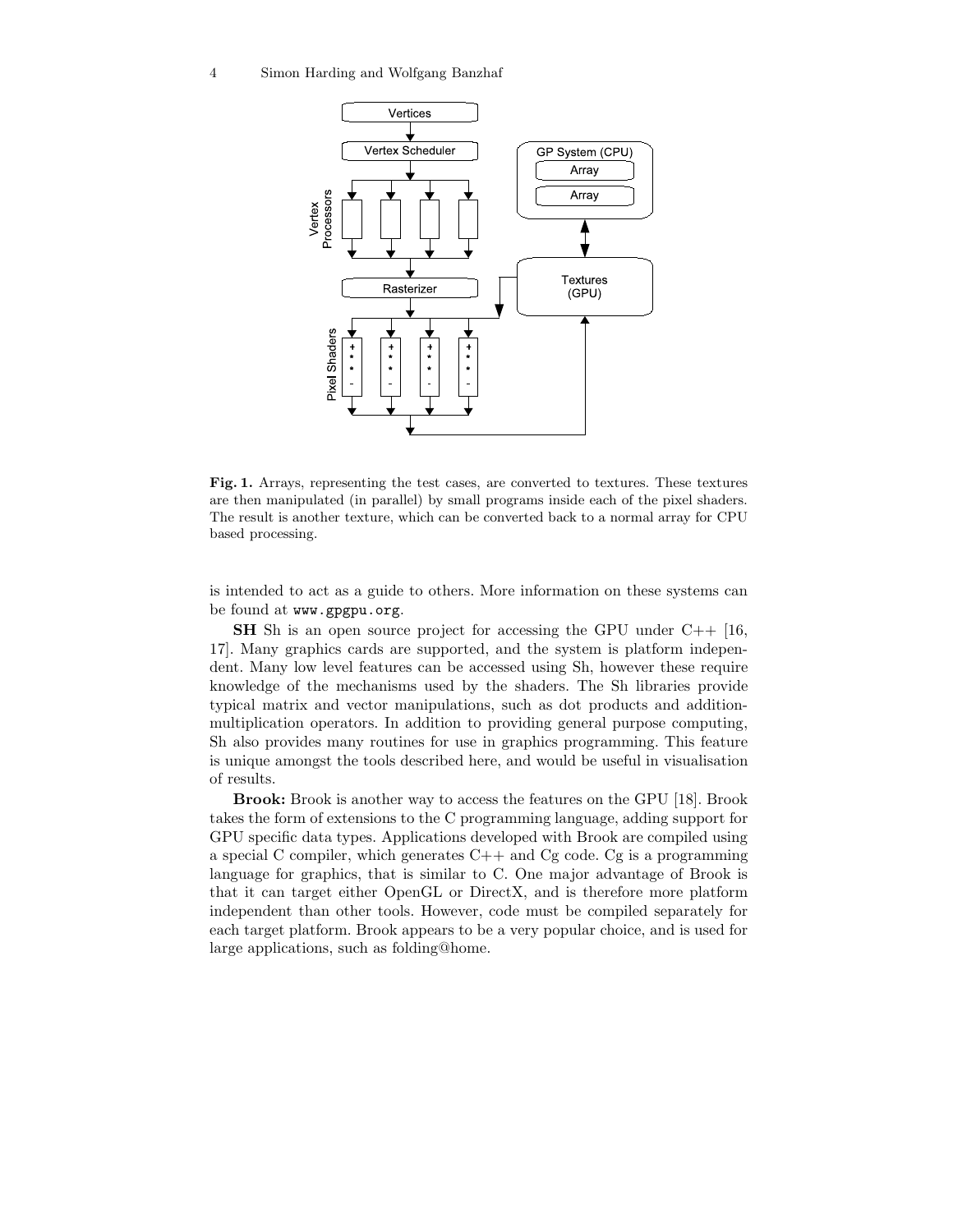PyGPU: Another recent library allows the access of GPU functionality from the Python language [19]. PyGPU runs as an embedded language inside Python. The work is in its early stages, but results are promising. However it currently lacks the optimization required to make full use of the GPU. It requires a variety of extra packages to be installed into Python, such a NumPy and PyGame (which does not yet support the most recent Python release). Given the rise in popularity of Python for scientific computing, this implementation should prove useful in the future. Python itself, however, appears to have significant performance issues compared to C++ and JIT languages such as Java or  $C_{\mu}^{\dagger}$ .

Accelerator: Recently a .Net assembly called Accelerator was released that provides access to the GPU via the DirectX interface [20]. The system is completely abstracted from the GPU, and presents the end user with only arrays that can be operated on in parallel. Unfortunately, the system is only available for the Windows platform due to its reliance on DirectX. However, the assembly can be used from any .Net programming language.

This tool differs from the previous interfaces in that it uses lazy evaluation. Operations are not performed on the data until the evaluated result is requested. This enables a certain degree of real time optimization, and reduces the computational load on the GPU. In particular, optimisation of common sub expressions, which will reduce the creation of temporary shaders and textures. The movement of data to and from the GPU can also be efficiently optimized, which reduces the impact of the relatively slow transfer of data out of the GPU. The compilation to the shader model occurs at run time, and hence can automatically make use of the different features available on the supported graphics cards.

In this paper we use the Accelerator package. The total time required to reimplement an existing parser tree based GP parser was less than two hours, which we would expect to be considerably less than using any of the other solutions presented here. As with other implementations, Accelerator is based on arrays implemented as textures. The API then allows one to perform parallel operations on the arrays. Conversion to textures, and transfer to the GPU is handled transparently by the API, allowing the developer to concentrate on the implementation of the algorithm. The available function set for operating on parallel arrays is similar to the other APIs. It includes element-wise arithmetic operations, square root, multiply-add, and trigonometric operations. There are also conditional operations and functions for comparing two arrays. The API also provides reduction operators, such as the sum, product, minimum or maximum value in the array. Further functions perform transformations, such as shift and rotate on the elements of the array.

The other systems described here present different variations on these functions, and generally offer functionality that allows different operations to be applied to different parts of the arrays.

<sup>1</sup> As usual, available benchmarks may not give a fair reflection to real world performance.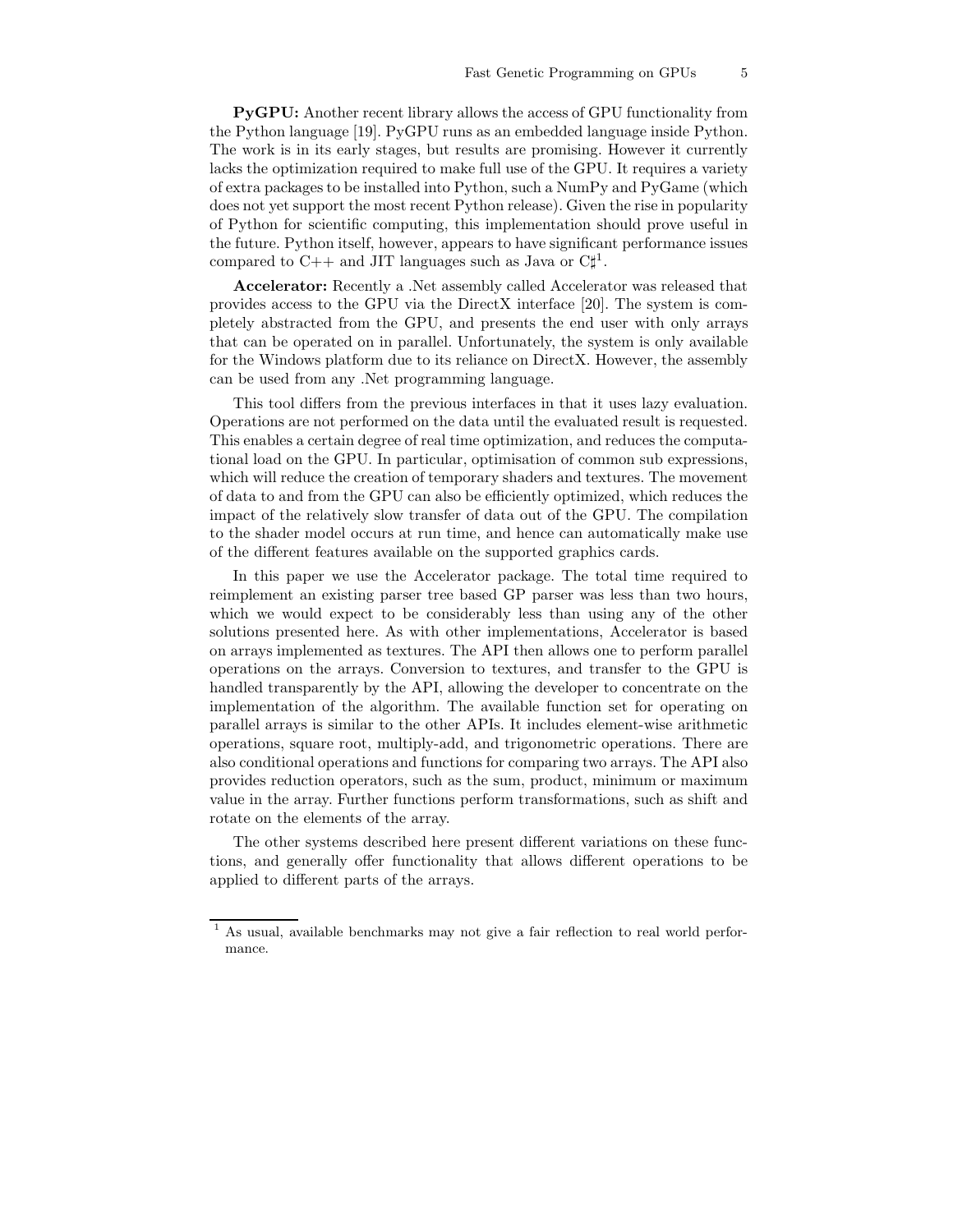# 4 Parsing a GP Expression

Typically parsing a GP expression involves traversing the expression tree in a bottom-up, breadth first manner. At each node visited the interpreter performs the specified function on the inputs to the node, and outputs the result as the node output. The tree is re-evaluated for every input set. Hence, for 100 test cases the tree would be executed 100 times.

Using the GPU we are able to parallelize this process, which means that in effect the tree only has to be parsed once - with the function evaluation performed in parallel. Even without the arithmetic acceleration provided by the GPU, this results in a considerable reduction in computation. Our GP interpreter uses a case statement at the evaluation of each node to determine what function to apply to the input values. If run on the GPU, the tree needs only to be executed once - removing the need for repeatedly accessing the case statement. The use of the GPU is illustrated in Figure 1. The population and genetic algorithm run on the CPU, with evaluations run on the GPU. The CPU converts arrays of test cases to textures on the GPU and loads a shader program into the shader processors. The Accelerator tool kit compiles each individuals GP expression into a shader program. The program is then executed, and the resulting texture is converted back in to an array. The fitness is determined from this output array.

### 5 Benchmarks

### 5.1 Configuration

The GP parser used here is written in  $C_{\mu}^{\mu}$ , and compiled using Visual Studio 2005. All benchmarks were done using the Release build configuration, and were executed on CLR 2.0 on Windows XP. The GPU is an NVidia GeForce 7300 GO with 512Mb video memory. The CPU used is an Intel Centrino T2400 (running at 1.83Ghz), with 1.5Gb of system memory.

In these experiments, GP trees were randomly generated with a given number of nodes. The expressions were evaluated on the CPU and then on the GPU, and each evaluation was timed for evaluation purposes. Timing was performed using calls to Win32 API QueryPerformanceCounter, which returns high precision timings. For each input size/expression length pair, 100 different randomly generated expressions were used, and results were averaged to calculate acceleration factors. Therefore our results show the average number of times the GPU is faster at evaluating a given tree size for a given number of fitness cases. Results less than 1 mean that the CPU was faster at evaluating the expression, values above 1 indicate the GPU performed better.

### 5.2 Floating point

In the first experiment, we evaluated random GP trees containing varying numbers of nodes, and exposed them to varying test case sizes. Mathematical functions +, −, ∗ and / were used. The same expression was tested on the CPU and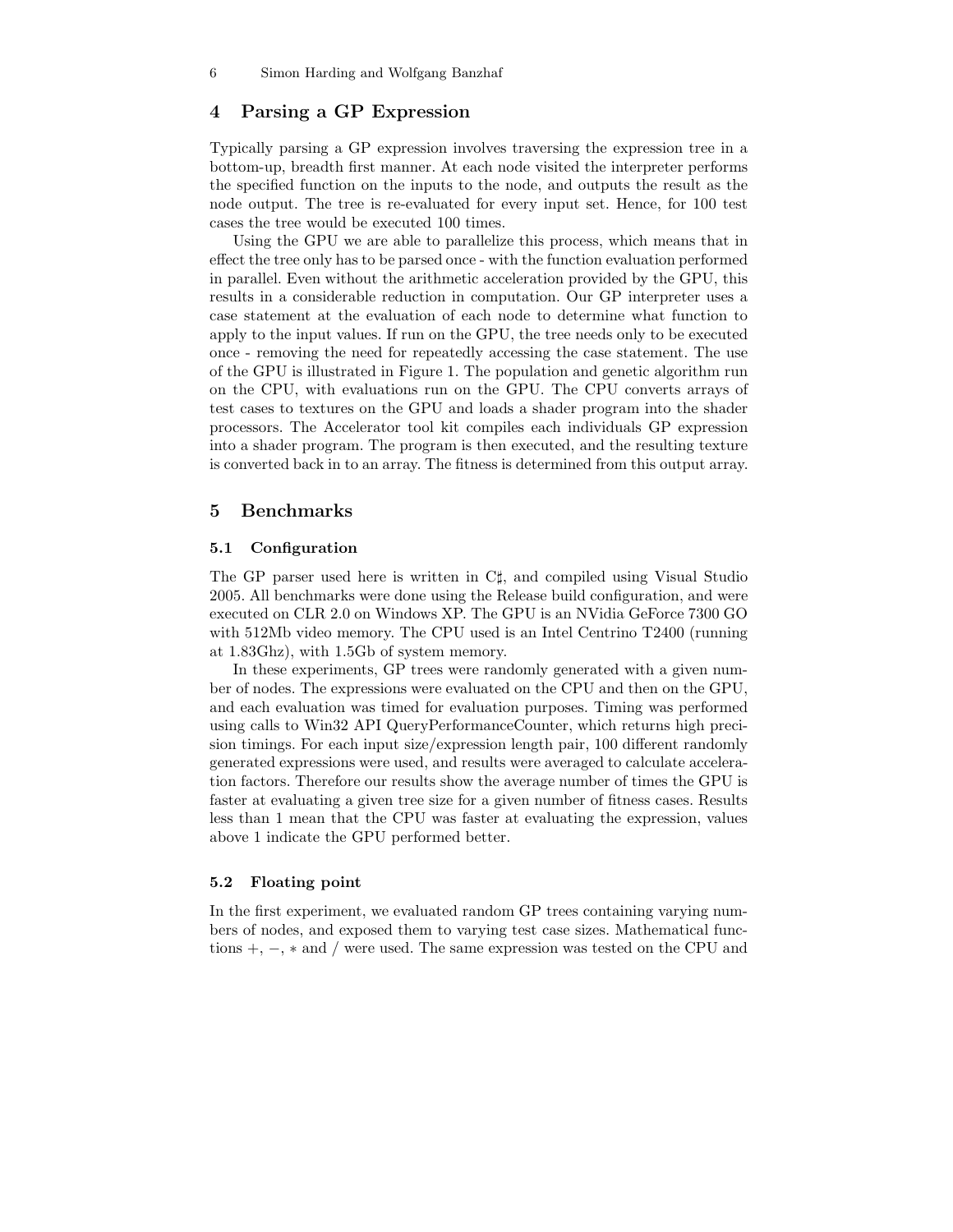the GPU, and the speed difference was recorded. Results are shown in Table 1. For small node counts and fitness cases, the CPU performance is superior because of the overhead of mapping the computation to the GPU. For larger problems, however, there is a massive speed increase for GPU execution.

#### 5.3 Binary

The second experiment compares the performance of the GPU at handling boolean expressions. In the CPU version, we use the C $\sharp$  boolean type - which is convenient, but not necessarily the most efficient representation. For the GPU, we tested two different approaches, one using the boolean parallel array provided by Accelerator, the other using float. The performance of these two representation is shown in Table 2. It is interesting to note that improvements are not guaranteed. As can be seen in the table, the speed up can decrease as expression size increases. We assume this is due to the way in which large shader programs are handled by either the Accelerator or the GPU. For example, the length of the shader program on the NVIDIA GPU may be limited, and going beyond this length would require repeated passes of the data. This type of behaviour can be seen in many of the results presented here.

We limit the functions in the expressions to AND, OR and NOT, which are supported by the boolean array type. Following some sample code provided with Accelerator, We mimicked boolean behavior using 0.0f as false, and 1.0f as true. For two floats, AND can be viewed as the minimum of the two values. Similarly OR can be viewed as the maximum of the two values. NOT can be performed as a multiply add, where the first stage is to multiply by -1 then add 1.

#### 5.4 Real world tests

In this experiment, we investigate the speed up on both toy and real world problems, rather than on arbitrary expressions. The GP representation we chose to use here is CGP, but similar results should be obtained from other representations. CGP is fully described in [21]. In the benchmark experiments, the expression lengths were uniform throughout the tests. However, in real GP the length of the expressions vary throughout the run. As the GPU sometimes results in slower performance, we need to verify that on average, there is an advantage.

**Regression** We evolved functions that regressed over  $x^6 - 2x^4 + x^2$  [22]. We tested the evaluation difference using a number of test cases. In each instance, the test cases were uniformly distributed between  $-1$  to  $+1$ . We also changed the maximum length of the CGP graph. Hence, expression lengths could range anywhere from 1 node to the maximum size of the CGP graph. GP was run for 200 generations to allow for convergence. The function set comprised of  $+,-,$ and  $\Lambda$ . In C<sub>I</sub>, division by zero on a float returns "Infinity", which is consistent with the result from the Accelerator library.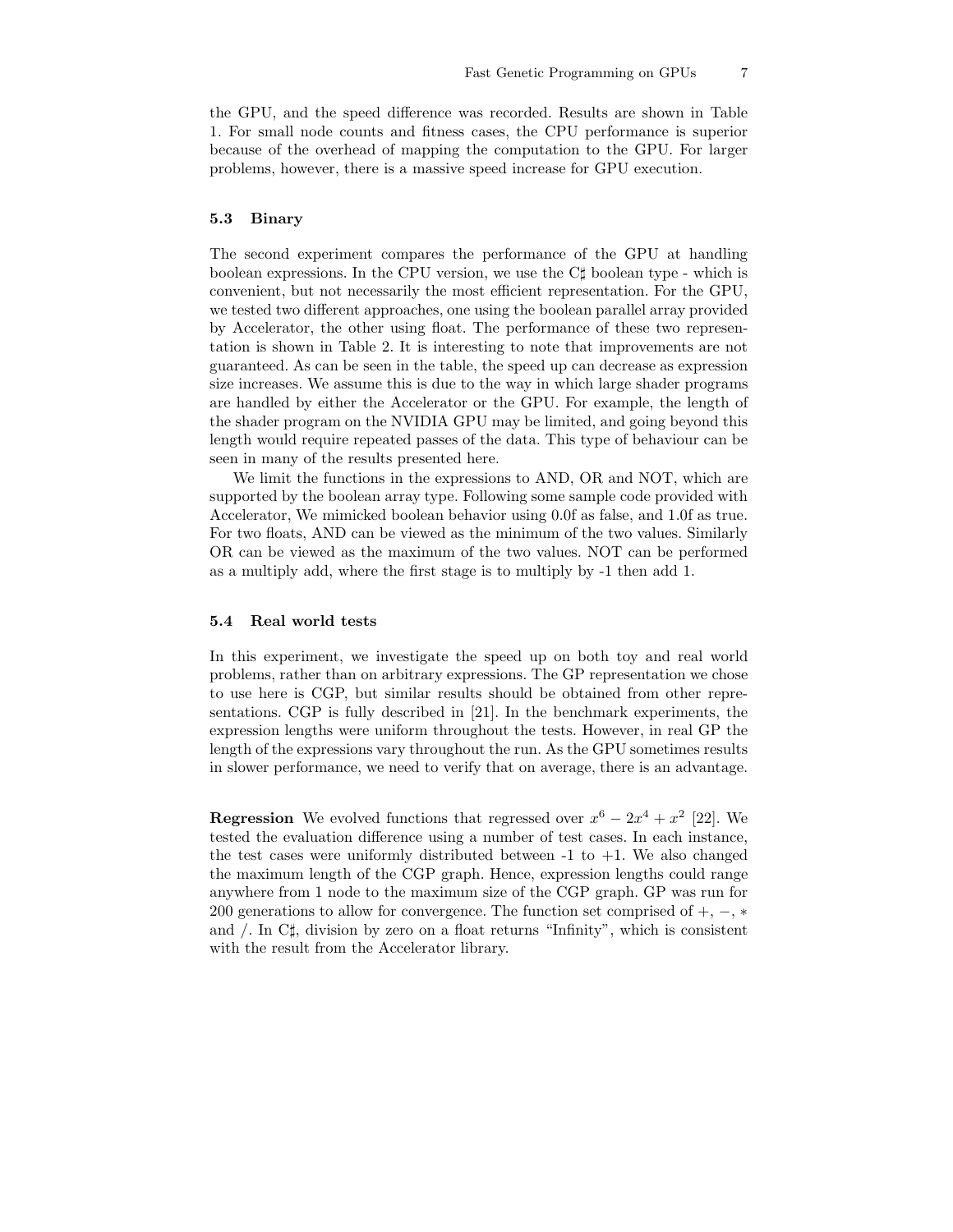8 Simon Harding and Wolfgang Banzhaf

|                      | Test Cases |      |                   |               |                                          |         |  |
|----------------------|------------|------|-------------------|---------------|------------------------------------------|---------|--|
| Expression Length 64 |            | 256  | 1024              | 4096          | 16384                                    | 65536   |  |
| 10                   | 0.04       | 0.16 | 0.6               | 2.39          | 8.94                                     | 28.34   |  |
| 100                  | 0.4        | 1.38 | 5.55              | 23.03         | 84.23                                    | 271.69  |  |
| 500                  | 1.82       | 7.04 | 27.84             | 101.13 407.34 |                                          | 1349.52 |  |
| 1000                 | 3.47       |      | 13.78 52.55       | 204.35 803.28 |                                          | 2694.97 |  |
| 5000                 |            |      | 10.02 26.35 87.46 |               | 349.73 1736.3                            | 4642.4  |  |
| 10000                |            |      |                   |               | 13.01 36.5 157.03 442.23 1678.45 7351.06 |         |  |

Table 1. Results showing the number of times faster evaluating floating point based expressions is on the GPU, compared to CPU implementation. An increase of less than 1 shows that the CPU is more efficient.

| Boolean implementation          |                                              |                                                     |      |          |            |      |                           |                            |
|---------------------------------|----------------------------------------------|-----------------------------------------------------|------|----------|------------|------|---------------------------|----------------------------|
|                                 | Test Cases                                   |                                                     |      |          |            |      |                           |                            |
| Expression Length <sup>14</sup> |                                              | 16                                                  | 64   | 256      | 1024       | 4096 | 16384                     | 65536                      |
| 10                              | 0.22                                         | 1.04                                                | 1.05 | 2.77     | 7.79       |      | 36.53 84.08               | 556.40                     |
| 50                              | 0.44                                         | 0.57                                                | 1.43 | 3.02     |            |      | 14.75 58.17 228.13 896.33 |                            |
| 100                             | 0.39                                         | 0.62                                                | 1.17 | 4.36     |            |      | 14.49 51.51 189.57 969.33 |                            |
| 500                             | $\rm 0.35$                                   | 0.43                                                | 0.75 | 2.64     |            |      |                           | 14.11 48.01 256.07 1048.16 |
| 1000                            | $0.23\,$                                     | 0.39                                                | 0.86 | $3.01\,$ |            |      | 10.79 50.39 162.54 408.73 |                            |
| 1500                            | $0.40\,$                                     | 0.55                                                | 1.15 | 4.19     |            |      | 13.69 53.49 113.43 848.29 |                            |
|                                 | Boolean implementation, using floating point |                                                     |      |          |            |      |                           |                            |
|                                 |                                              |                                                     |      |          |            |      |                           |                            |
|                                 |                                              |                                                     |      |          | Test Cases |      |                           |                            |
| Expression Length               | 4                                            | 16                                                  | 64   | 256      | 1024       | 4096 | 16384                     | 65536                      |
| 10                              |                                              | $0.024 \, 0.028 \, 0.028 \, 0.072 \, 0.282 \, 0.99$ |      |          |            |      | 3.92                      | 14.66                      |
| 50                              |                                              | 0.035 0.049 0.115 0.311 1.174 4.56                  |      |          |            |      | 17.72                     | 70.48                      |
| 100                             |                                              | 0.06110.08810.20110.61612.02018.78                  |      |          |            |      | 34.69                     | 132.84                     |
| 500                             |                                              | $0.002 \, 0.003 \, 0.005 \, 0.017 \, 0.064 \, 0.25$ |      |          |            |      | 0.99                      | 3.50                       |
| 1000                            |                                              | 0.00110.00110.00310.00810.03010.12                  |      |          |            |      | 0.48                      | 1.49                       |

Table 2. Results showing the number of times faster evaluating boolean expressions is on the GPU, compared to CPU implementation. An increase of less than 1 shows that the CPU is more efficient. Booleans were implemented as floating point numbers and as booleans. Although faster than the CPU for large input sizes, in general it appears preferential to use the boolean representation. Using floating point representation can provide speed increases, but the results are varied.

|                                              | Test Cases |  |                         |  |
|----------------------------------------------|------------|--|-------------------------|--|
| Max Expression Length 10   100   1000   2000 |            |  |                         |  |
| 10                                           |            |  |                         |  |
| 100                                          |            |  | 0.07 0.33 2.79 5.16     |  |
| 1000                                         |            |  | $0.42$ 1.71 15.29 87.02 |  |
| 10000                                        |            |  | $0.4$ 1.79 16.25 95.37  |  |

Table 3. Results for the regression experiment. The results show the number of times faster evaluating evolved GP expressions is on the GPU, compared to CPU implementation. The maximum expression length is the number of nodes in the CGP graph.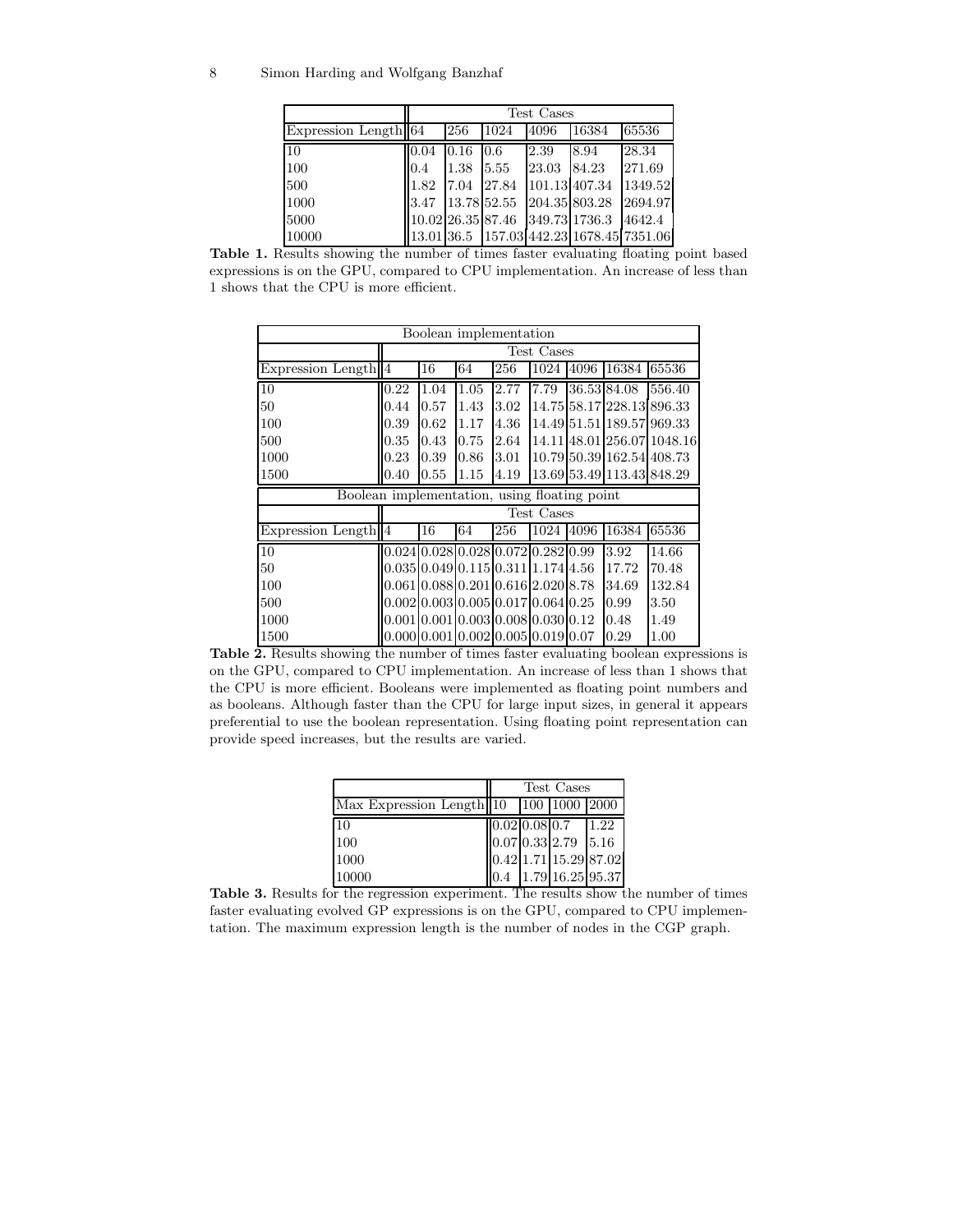|                                        | Test Cases                     |  |  |                      |
|----------------------------------------|--------------------------------|--|--|----------------------|
| Max Expression Length 194 388 970 1940 |                                |  |  |                      |
| 10                                     | $0.15 \, 0.23 \, 0.51 \, 1.01$ |  |  |                      |
| 100                                    | 0.38 0.67 1.63 3.01            |  |  |                      |
| 1000                                   | $1.77$ 3.19 9.21 22.7          |  |  |                      |
| 10000                                  |                                |  |  | 1.69 3.21 8.94 22.38 |

Table 4. Results for the two spirals classification experiment. The results show the number of times faster evaluating evolved GP expressions is on the GPU, compared to CPU implementation. The maximum expression length is the number of nodes in the CGP graph.

Fitness was defined as the sum of the absolute errors of each test case and the output of the expression. This can also be calculated using the GPU. Each individual was evaluated with the CPU, then the GPU and the speed difference recorded. Also the outputs from both the GPU and CPU were compared to ensure that they were evaluating the expression in the same manner. We did not find any instances where the two differed.

Table 3 shows results that are consistent with the tests described in previous sections. For smaller input sets and small expressions, it was more efficient to evaluate them on the CPU. However, for the larger test and expression sizes the performance increase was dramatic.

Classification In this experiment we attempted the classification problem of distinguishing between two spirals, as described in [22]. This problem has two input values  $(x \text{ and } y \text{ coordinates of a point on a spiral})$  and has a single output indicating which spiral the point is found. In [22], 194 test cases are used. In these experiments, we extend the number of test cases to 388, 970 and 1940. We also extended the function set to include  $sin, cos, \sqrt{x}, x^y$  and a comparator. The comparator looks at the first input value to the node, and if it is less than or equal to zero returns the second input, 0 otherwise. The relative speed increases can be seen in Table 4. Again we see that the GPU is superior for larger numbers of test cases, with larger expression sizes.

Classification in Bioinformatics In this experiment we investigate the behaviour on another classification problem, this time a protein classifier as described in [23]. Here the task is to predict the location of a protein in a cell, from the amino acids in the particular protein. We used the entire dataset as the training set. The set consisted of 2427 entries, with 19 variables each and 1 output. We investigated the performance gain using several expression lengths, and the results can be seen in Table 5. Here, the large number of test cases used results in considerable improvements in evaluation time, even for small expressions.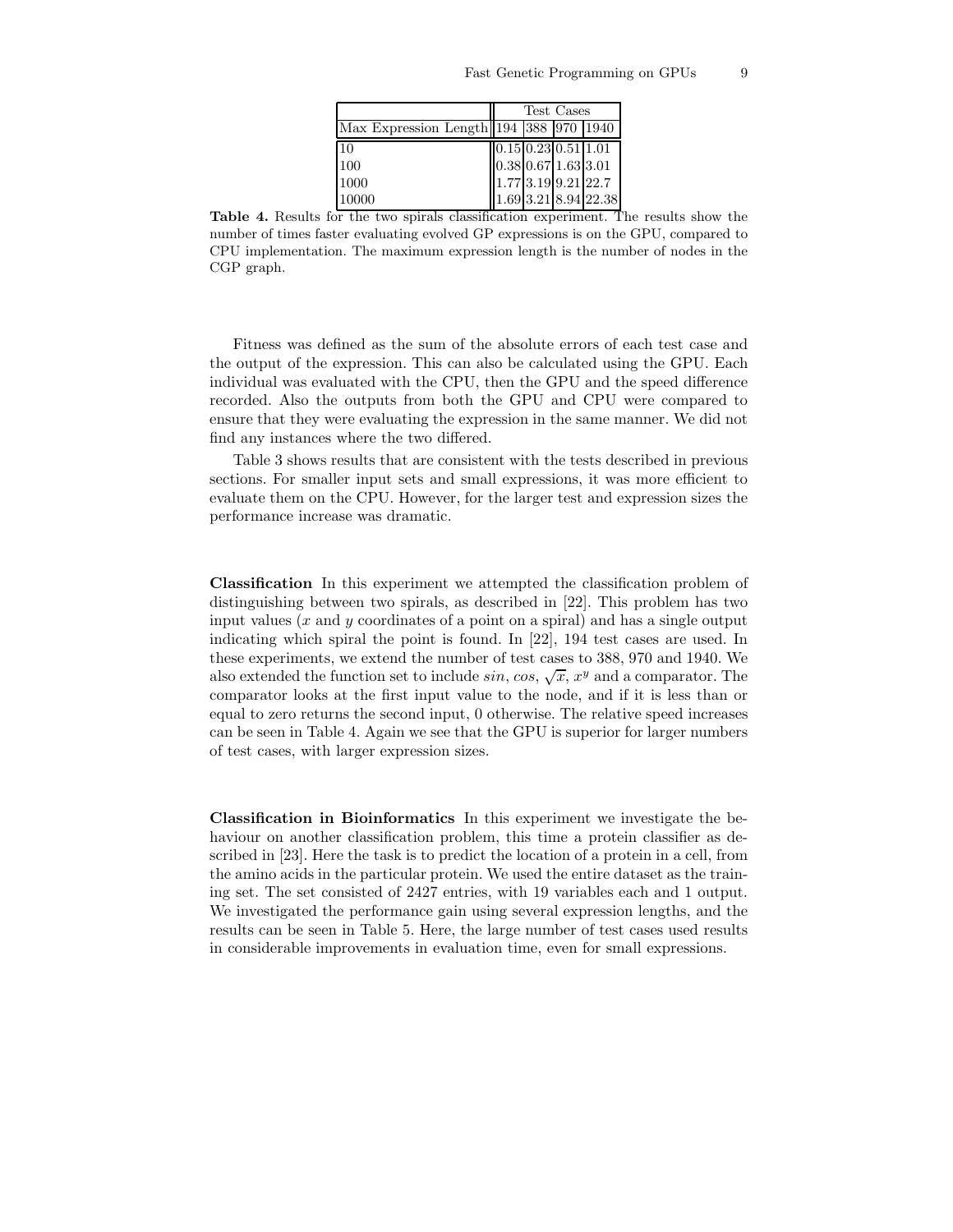|                        | <b>Test Cases</b> |
|------------------------|-------------------|
| Expression Length 2427 |                   |
| 10                     | 3.44              |
| 100                    | 6.67              |
| 1000                   | 11.84             |
| 10000                  | 14.21             |

Table 5. Results for the protein classifcation experiment. The results show the number of times faster evaluating evolved GP expressions is on the GPU, compared to CPU implementation. The maximum expression length is the number of nodes in the CGP graph.

## 6 Conclusions

This paper demonstrates that evaluation of genetic programming expressions can strongly benefit from using the graphics processor to parallelise the evaluations. With new development tools, it is now very easy to leverage the GPU for general purpose computation. However, there are a few caveats. Here we have tested the system using Cartesian GP, however we expect similar advantages with other representations, such as tree and linear GP.

Few clusters are constructed with high performance graphics cards, which will limit the immediate use of these systems. It will require further benchmarking whether low end GPUs found in most PCs today provide a speed advantage. Given the computational benefits and the relatively low costs of fast graphics cards, it is likely that GPU acceleration for numerical applications will become widespread amongst lower priced installations.

Many typical GP problems do not have large sets of fitness cases for two reasons: First, evaluation has always been considered computationally expensive. Second, we currently find it very difficult to evolve solutions to harder problems. With the ability to tackle larger problems in reasonable time we have to also find innovative approaches that let us solve these problems. Traditional GP has difficulty with scaling. For example, the largest evolved multiplier has 1024 fitness cases [24]. In the same time it would take a CPU implementation to evaluate an individual with that many fitness cases, we could test more than 65536 fitness cases on a GPU. This leads to a gap between what we can realistically evaluate, and what we can evolve. The authors of this paper advocate developmental encodings, and using the evaluation approach introduced here we will be able to test this position.

For small sets of fitness cases, the overhead of transferring data to the GPU and for constructing shaders results in a performance decrease. It can be imagined that one would want to determine in practical applications when the advantage of GPU computing kicks in and switch execution to the proper type of hardware. In this contribution, we have just looked at the most trivial way of parallelizing a GP system on GPU hardware. More sophisticated approaches to parallelisation will have to be examined in the future.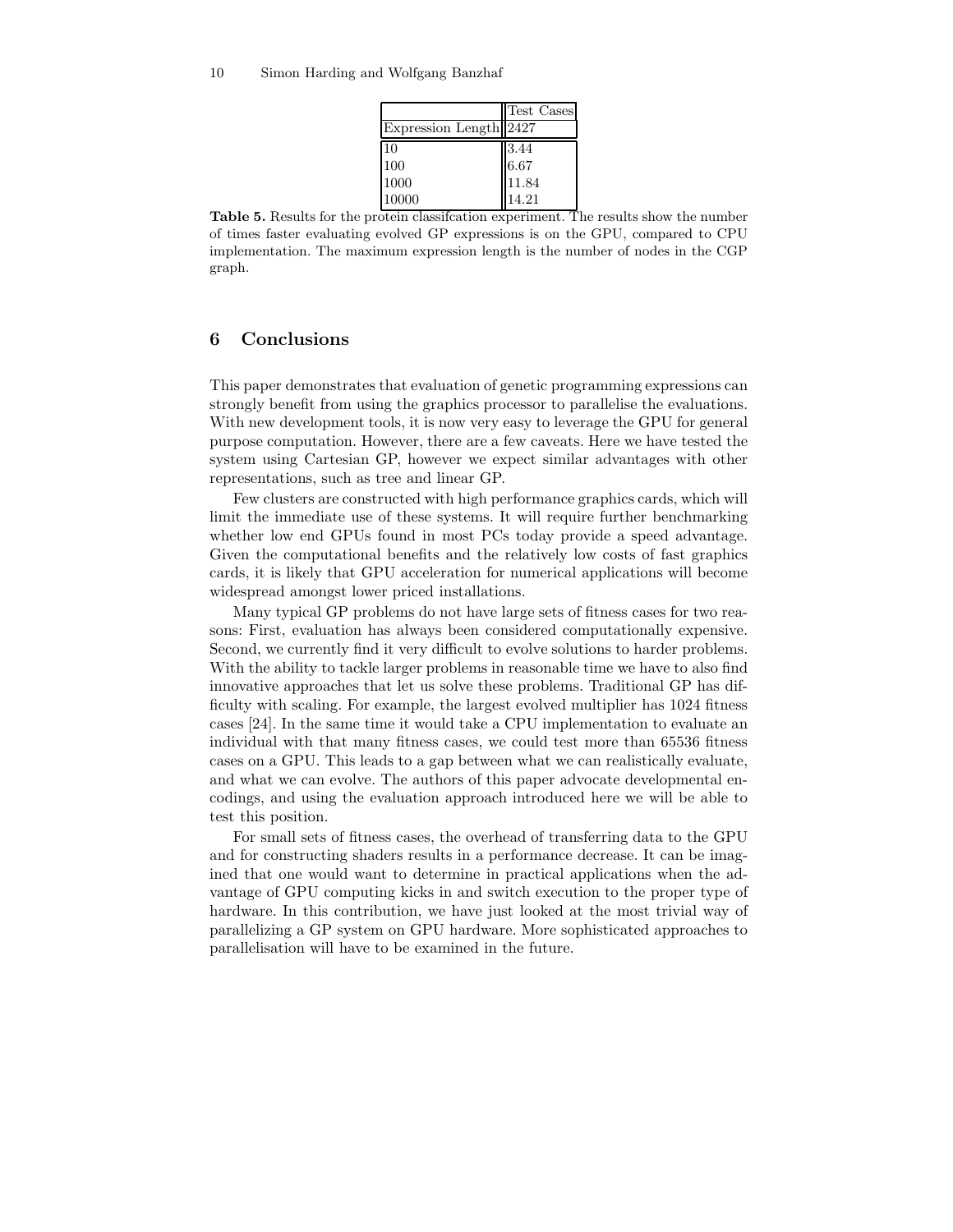### Appendix: Code Examples

To demonstrate the ease of development, we include a small code sample showing the use of MS Accelerator from C#. The first stage is to make arrays of the data to operate on. In a GP system these may be the fitness cases.

```
float[,] Data = new float[4096, 4096];float[,] DataB = new float[4096, 4096];
```
Next, the GPU has to be initialized, and the floating point arrays converted to parallel arrays:

```
ParallelArrays.InitGPU();
FloatParallelArray ParallelDataA =
new DisposableFloatParallelArray(DataA);
FloatParallelArray ParallelDataB =
new DisposableFloatParallelArray(DataB);
```
The parallel arrays are textures inside the GPU memory. Next, the shader program is specified by performing operations on the parallel arrays. However, the computation is not done until requested, as the shader program needs to be compiled, uploaded to the GPU shader processors and executed.

### FloatParallelArray ParallelResult = ParallelArrays.Add(ParallelDataA, ParallelDataB);

Finally, we request that the expression is evaluated, and get the result from the GPU. The result is stored as a texture in the GPU, which needs to be converted back into a floating point array that can be used by the CPU.

```
float[,] Result = new float[4096, 4096];
ParallelArrays.ToArray(ParallelResult, out Result);
```
### References

- 1. Lasarczyk, C., Dittrich, P., Banzhaf, W.: Dynamic subset selection based on a fitness case topology. Evolutionary Computation 12 (2004) 223–242
- 2. Banzhaf, W., Nordin, P., Keller, R., Francone, F.: Genetic Programming An Introduction. Morgan Kaufmann, San Francisco, CA, USA (1998)
- 3. Nordin, P., Banzhaf, W., Francone, F.: Efficient Evolution of Machine Code for CISC Architectures using Blocks and Homologous Crossover. In Spector, L., Langdon, W., O'Reilly, U.M., Angeline, P., eds.: Advances in Genetic Programming III, MIT Press, Cambridge, MA, USA (1999) 275–299
- 4. Brameier, M., Banzhaf, W.: Linear Genetic Programming. Springer, New York, USA (2006)
- 5. Lau, W.S., Li, G., Lee, K.H., Leung, K.S., Cheang, S.M.: Multi-logic-unit processor: A combinational logic circuit evaluation engine for genetic parallel programming. In: EuroGP. (2005) 167–177